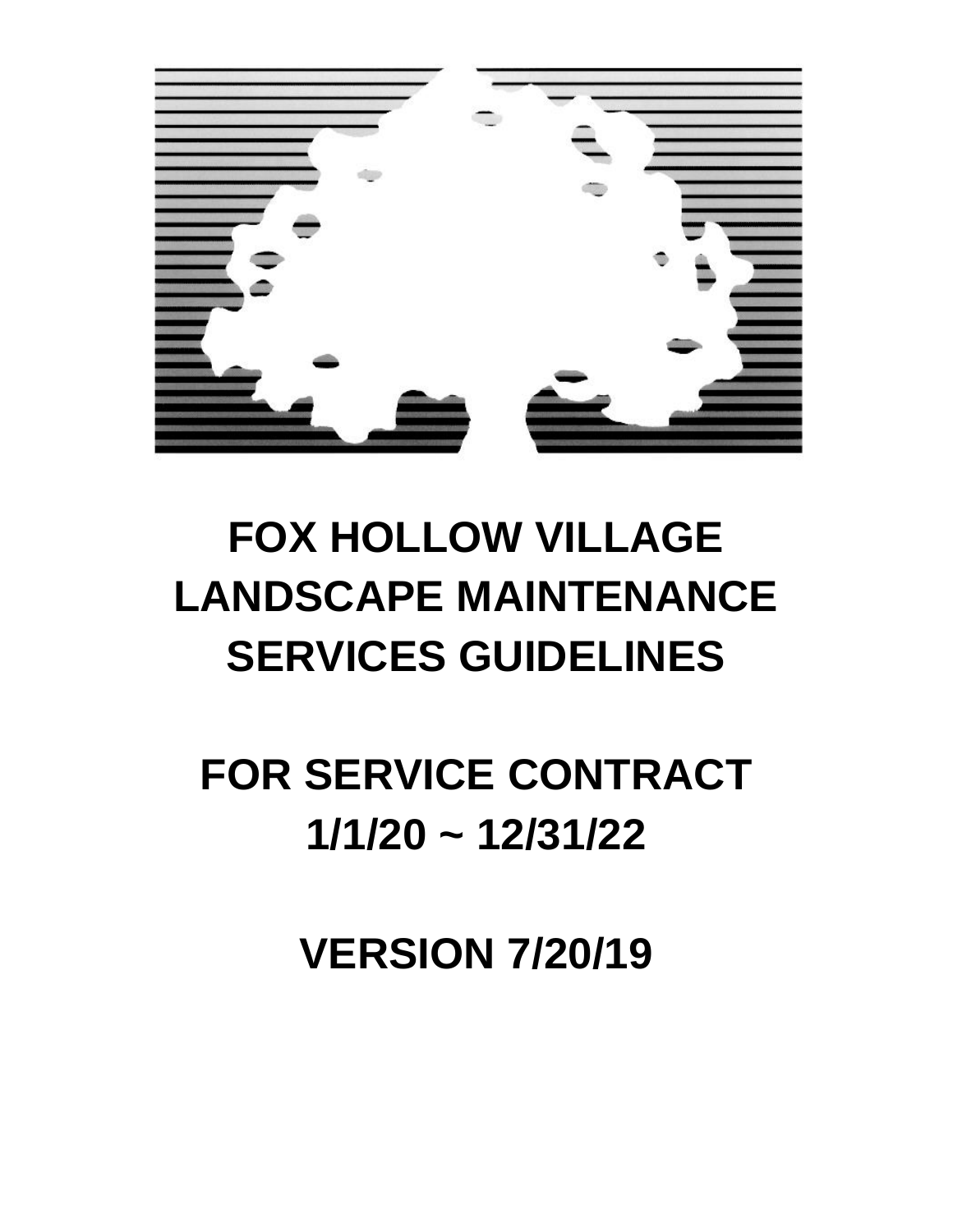# **SECTION I: GENERAL ANNUAL PLAN FOR SERVICES**

The following table represents a general plan for Landscape Maintenance Services that may be used to derive a more detailed plan. It is understood that weather and current climate conditions affect this plan.

| <b>WORK</b><br><b>ELEMENT</b>                                            | Jan                          | Feb          | Mar          | Apr         | May          | Jun            | Jul            | Aug          | Sep            | Oct  | Nov          | Dec  | <b>Occurrences</b><br>Estimated<br>Per Year<br>No. of |
|--------------------------------------------------------------------------|------------------------------|--------------|--------------|-------------|--------------|----------------|----------------|--------------|----------------|------|--------------|------|-------------------------------------------------------|
| Lawn & Turf<br>Care w/Cleanup                                            | $\mathbf{1}$                 | $\mathbf{1}$ | $\mathbf{1}$ | 4           | 5            | $\overline{4}$ | $\overline{4}$ | 5            | $\overline{4}$ | 4    | $\mathbf{1}$ | 1    | 35                                                    |
| <b>Irrigation</b><br><b>System Testing</b>                               |                              |              | 1            |             |              |                | 1              |              |                |      | 1            |      | 3                                                     |
| <b>Shrub Trimming</b><br>w/Cleanup                                       | .66                          | .66          | .66          | .66         | .66          | .66            | .66            | .66          | .66            | .66  | .66          | .66  | 8                                                     |
| Acorn & Leaf<br><b>Collection</b>                                        | $\mathbf{1}$                 | $\mathbf{1}$ | 1            | $\mathbf 1$ |              |                |                |              |                |      | 1            | 1    | $6\phantom{1}6$                                       |
| <b>Limited Tree</b><br><b>Pruning</b><br>w/Cleanup                       |                              |              | $.5\,$       | $.5\,$      |              |                |                |              |                |      |              |      | 1                                                     |
| <b>Lawn Fertilizer</b><br><b>Application</b>                             |                              | 1            |              |             | $\mathbf{1}$ |                |                |              | 1              |      | 1            |      | $\overline{\mathbf{4}}$                               |
| <b>Lawn Weed</b><br><b>Herbicide</b><br><b>Application</b>               |                              | $\mathbf{1}$ |              | $\mathbf 1$ |              |                |                |              | $\mathbf 1$    |      | 1            |      | $\overline{\mathbf{4}}$                               |
| <b>Lawn Pesticide</b><br><b>Application</b>                              |                              |              | 1            |             | $\mathbf{1}$ |                |                | $\mathbf{1}$ |                | 1    |              |      | $\overline{\mathbf{4}}$                               |
| <b>Flowerbed</b><br><b>Herbicide</b><br><b>Application</b>               | $\mathbf{1}$                 | $\mathbf{1}$ | 1            | 1           | $\mathbf{1}$ | $\mathbf{1}$   | 1              | 1            | $\mathbf{1}$   | 1    | 1            | 1    | 12                                                    |
| <b>Mulch</b><br><b>Replenishment</b><br>(even yrs only)                  |                              | .5           | $.5\,$       |             |              |                |                |              |                |      |              |      | 1                                                     |
| <b>Weekly Pickup</b><br>of Resident<br><b>Collected</b><br><b>Debris</b> | 4.33                         | 4.33         | 4.33         | 4.33        | 4.33         | 4.33           | 4.33           | 4.33         | 4.33           | 4.33 | 4.33         | 4.33 | 52                                                    |
| <b>Severe Weather</b><br>Cleanup                                         | As Needed at Additional Cost |              |              |             |              |                |                |              |                |      |              |      |                                                       |

# **SECTION II: GENERAL INFORMATION**

1) *Term of Landscape Contract:* The current contract is in effect for three (3) years, commencing on January 1, 2020 and terminating on December 31, 2022. GREENFOREST shall provide all supervision, labor, material and equipment necessary to perform the agreed upon work.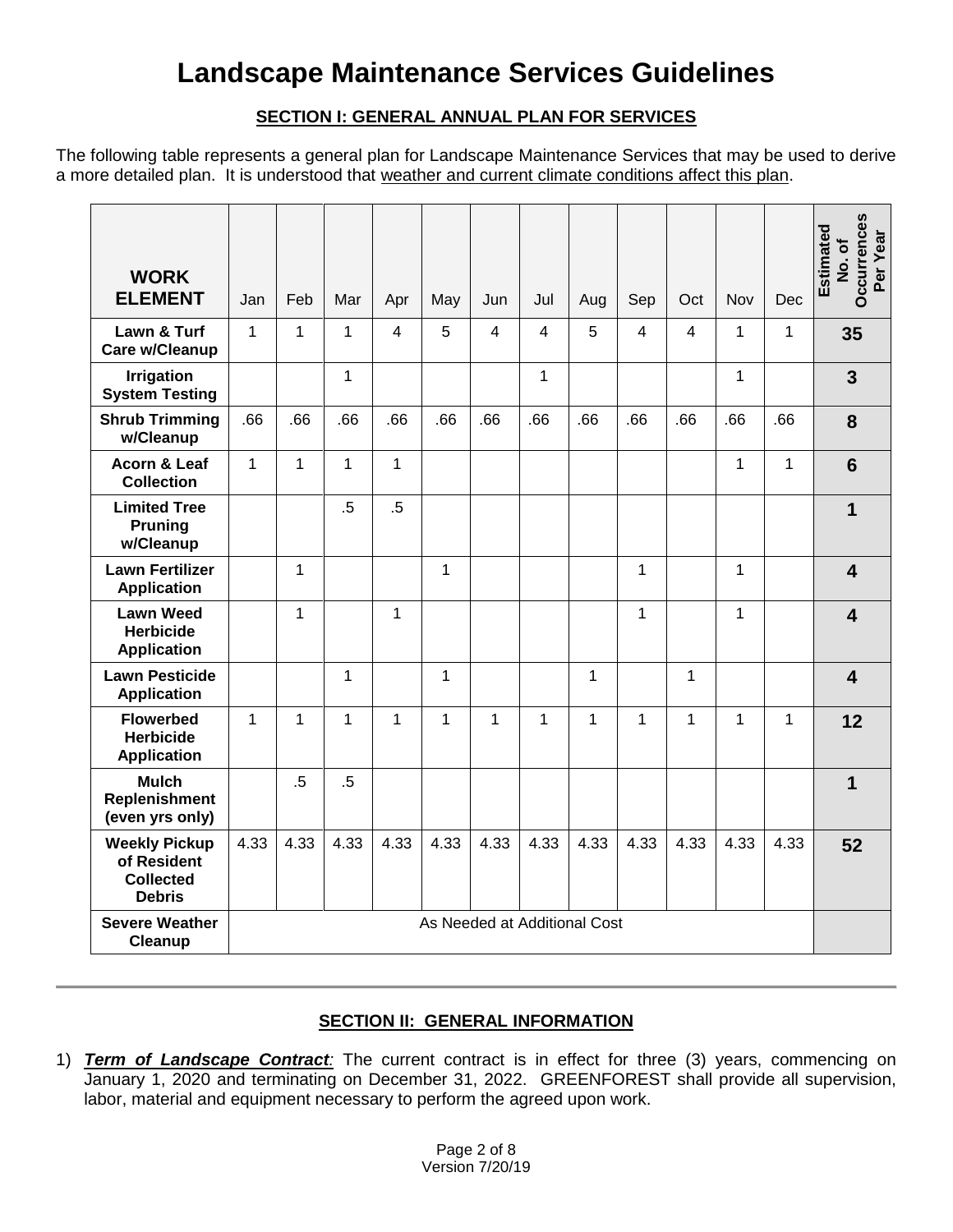- 2) *Working Hours:* Normal working days are Monday through Friday and work hours are not to start before 7:30 AM and no later than 6:30 PM. Work on Saturday may be performed when needed. Work on Sundays or other times of day are prohibited except in emergencies.
- 3) **Work Oversight:** Work shall be planned and supervised as follows:
	- a) GREENFOREST shall provide an on-site supervisor to be at the work area whenever any work is performed by GREENFOREST. The on-site supervisor is responsible for knowing what work elements are to be performed in the work area during the work week and assuring those work elements are performed safely, properly, and completed within a reasonable time frame. POs shall be able to identify the on-site supervisor visually as this person will wear a shirt that has "SUPERVISOR" printed in large lettering across the back and also in much smaller lettering on one side of the front
	- b) FOX HOLLOW shall designate a POINT OF CONTACT who shall be authorized to direct GREENFOREST on any matter relating to management of this contract. GREENFOREST is directed not to accept direction or instructions with regard to management of this contract from anyone else but the POINT OF CONTACT. In absence of any other designation, the President of FOX HOLLOW shall be the POINT OF CONTACT.

## 4) *Damage Caused By GREENFOREST:*

- a) Disputes regarding claims of damage caused by GREENFOREST shall take into consideration all factors that may contribute to said damage. GREENFOREST and the POINT OF CONTACT shall work together to resolve such disputes.
- b) GREENFOREST shall protect the areas where equipment is parked from the leakage of oils and fuel to prevent damage to the road surface and/or turf.
- c) In cases where it has been demonstrated that GREENFOREST is clearly at fault and damage was caused by GREENFOREST's equipment or personnel to any property or equipment, it shall be the responsibility of GREENFOREST to repair or replace such damaged element soon after the time of damage occurrence. All damage shall be reported to FOX HOLLOW when such damage occurs. Damage to any non-organic items placed in the yard by authority of the PO is the sole responsibility of the PO, which includes and is not limited to edging, decorative objects, bird feeders and baths, planters and plant stands, etc.
- d) If FOX HOLLOW makes repairs or replaces damaged landscape or equipment elements clearly caused by GREENFOREST, GREENFOREST will have such cost of repairs deducted from his charges for work performed.
- e) All parts used for repairs to damaged equipment shall be of like kind, unless it is mutually agreed upon by FOX HOLLOW and GREENFOREST to use other equipment or parts.
- 5) *Emergency Services:* GREENFOREST shall make every effort to respond to valid emergency situations within a reasonable timeframe. In the case of major storm or hurricane damage, residents who choose to accumulate their own yard debris after the storm passes may place such debris by the curbside for GREENFOREST to pick up. Residents are to notify the POC if there is additional work that must be addressed for storm clean up.
- 6) *Alterations and Structural Changes:* GREENFOREST shall have no authority to make structural change to FOX HOLLOW property or to make any other major alterations or additions in or to any landscaping, buildings or equipment therein, except such emergency repairs as may be required because of danger to life or property, or which are immediately necessary for the preservation and safety of FOX HOLLOW or its members and occupants, or are required to avoid the suspension of any necessary service to FOX HOLLOW.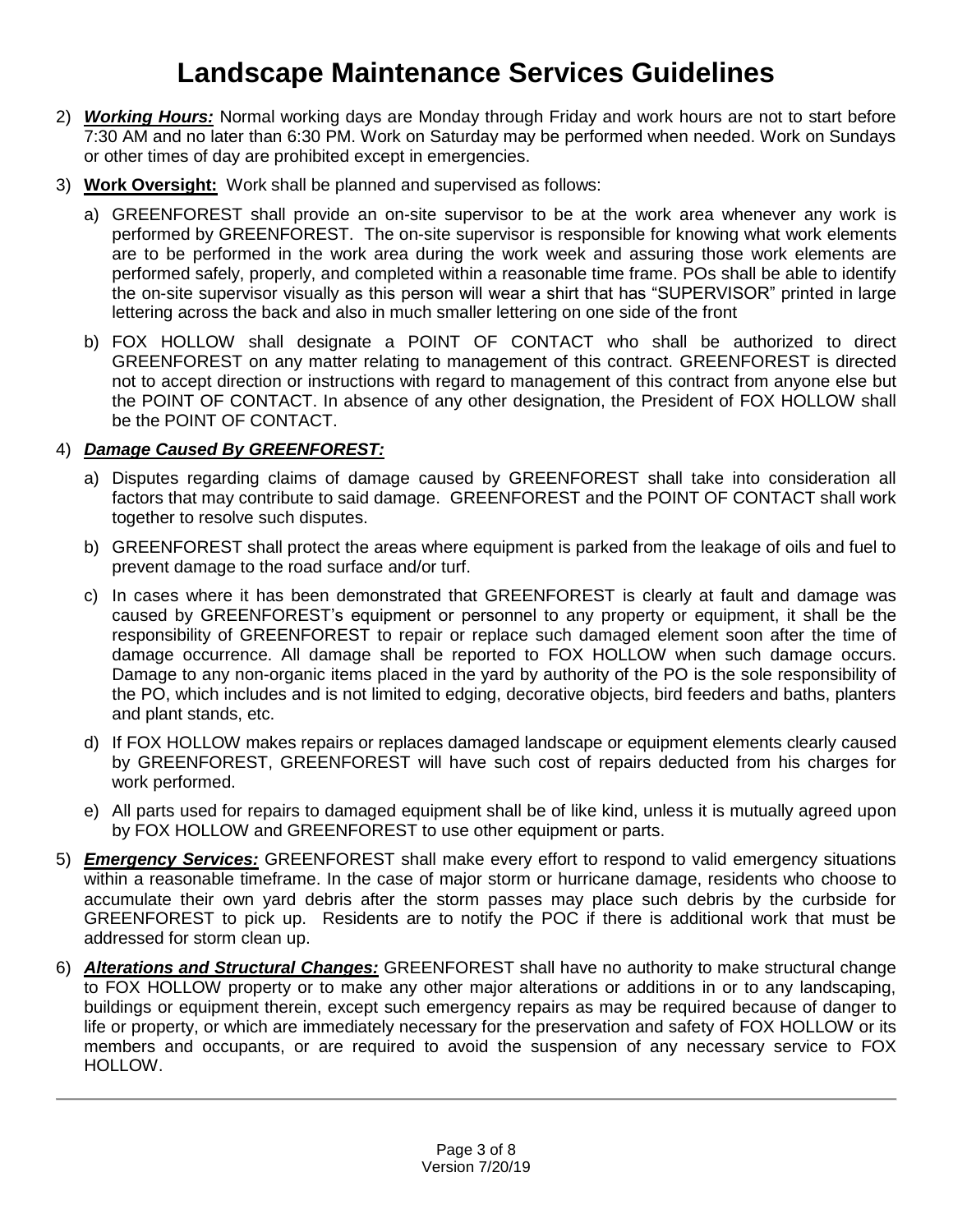# **SECTION III: SCOPE OF LANDSCAPE MAINTENANCE SERVICES (WORK ELEMENTS)**

#### 1) **General Requirements for All Services**

- a) *Private Property VS Common Owned Areas:* Scheduled work on private property lots shall be performed on separate days from work performed on common owned areas to minimize the cross pollination of weeds into private yards.
- b) *Reasonable Delay Between Work & Cleanup:* Work on private property shall be performed so that there is a reasonable length of time between scheduled tasks and cleanup for each lot. The target for wait time between work task completion and cleanup is three (3) hours or less.
- c) *Equipment Care:* All equipment shall be cleaned at the end of the day and shall be maintained to work properly and safely.
- d) *Street Storm Drains:* Street storm drains shall be covered with a weighted tarp to assure that debris is not pushed into the storm drainage system during scheduled tasks and cleanup.

#### 2) **Lawn & Turf Area Care**

- a) *Mowing:* All turf areas shall be mowed, edged, and trimmed (MET) throughout a calendar year based upon a mutually agreed upon schedule. MET is assumed to occur weekly from April 1<sup>st</sup> through October 31<sup>st</sup> and monthly from November 1<sup>st</sup> through March 31<sup>st</sup>. METs shall occur when weather conditions permit and when turf conditions warrant it. Equipment for such activities shall be maintained in sharpened condition to prevent burning or damage to turf and landscape areas. All edging of driveways, walks, streets, trees, lamp posts, mulched areas, mailboxes, etc. shall be performed in conjunction with the mowing of turf areas.
- b) *Edging* Curbs, walkways, turf bed lines, and decorative curbing shall be edged. All completed edges shall have a perpendicular appearance between turf and hardlines, and turf and bedlines. An angled or beveled appearance of hardlines or bedlines is unacceptable. Blowers shall be used to clean sidewalks, curbs, and streets of organic material caused by mowing and edging. No debris shall be blown into street storm drains or into DRA areas.
- c) *Mowing* Mower blades shall be cleaned before use on FOX HOLLOW's property. Turf shall be cut at a height of three (3) to five (5) inches as conditions dictate.
- d) *Weed Eater Trimming* A weed eater or similar equipment shall be used to trim grass and/or weeds in areas that cannot be accessed by standard mower machinery.
- e) *Sidewalks & Driveways*: All driveway and sidewalk expansion joints and suckers around trees shall be cleared at the time of each cutting.
- f) *Irrigation Days*: County restrictions on water usage dictate that lawn irrigation is on Wednesdays and/or Saturdays for some residents while Thursday and Sundays apply to the remainder of the residents. GREENFOREST shall take this into consideration when scheduling mowing on private lots so mowing is avoided whenever possible on assigned irrigation days when the turf is wet.
- *g) Drainage Retention Areas (DRA'S):*
	- i) DRA spillways and drainage grates shall be cleaned of built up silt, dirt, weeds and debris at least two (2) times per year, or more frequently as necessary to maintain effective drainage.
	- ii) DRA's shall be cut to a 4" height. Efforts shall be made to not allow clippings to build up on the bottom of the DRAs.
	- iii) Bahia grass is re-seeded by allowing the grass seed stalks to grow before cutting. DRA mowing shall be approximately 2 times per month during the summer months. No DRA mowing is required from December through March.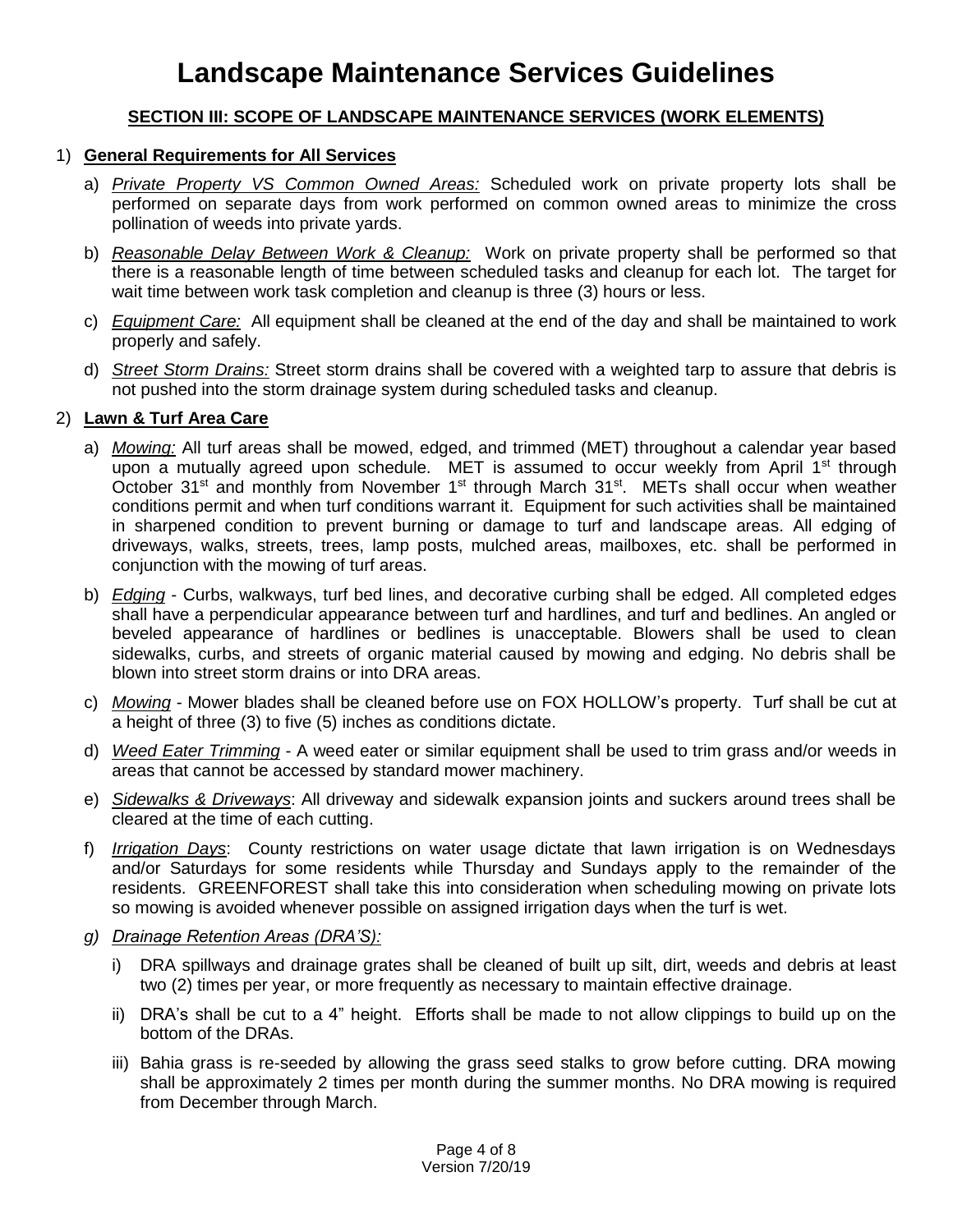- iv) Efforts shall be made to avoid mowing turf in the same mower tracks and going over bare ground and ground erosion areas. Any areas in the DRA where grass has been removed or eroded shall be re-seeded.
- v) All out-flow pipes shall be kept clean of any mower discharge, vegetation growth, debris and silt build up.

## 3) **Irrigation System Testing**

- a) GREENFOREST shall perform operational inspections of each individual irrigation system installed at each home three (3) times a year.
- b) During the inspection GREENFOREST shall remove weeds and trim in and around sprinkler heads and donuts.
- c) Necessary equipment adjustments (e.g. timers and spray patterns, etc.) shall be performed at the time of the inspection to insure proper operation.
- d) A report shall be created of the homes checked and the status of the individual systems. A copy of such report is provided to the POINT OF CONTACT.
- e) Any suggested irrigation repairs shall be proposed to the PO at the time of inspection. POs may select any irrigation service company of their own choosing to perform such repairs including GREENFOREST.

## 4) **Shrub Trimming**

- a) Shears and tools used for shrub trimming shall be maintained in sharpened condition to prevent damage to shrubs and trees. All equipment is cleaned before use on FOX HOLLOW property.
- b) Azalea bushes shall be trimmed only after bloom (Feb Mar) and shall not be trimmed after the first week of July.
- c) Crepe Myrtle shall be pruned back once a year some time between January and February.
- d) All debris caused by shrub trimming shall be removed from FOX HOLLOW in its entirety by GREENFOREST on the same day as when shrub trimming occurs.
- e) Shrubs throughout FOX HOLLOW shall be trimmed on a 6-8 week rotating schedule weather permitting.

# 5) **Tree Care**

- a) *Acorn & Leaf Collection* Fallen acorns and leaves shall be collected and removed from yards in their entirety (i.e., front, back, and sides) no less than six (6) times in a year from the beginning of November through March, or until acorn and leaf disbursement ceases.
- b) Sucker Growth All sucker growth from trunk and base of trees shall be removed during regular maintenance visits to maintain a clean and well kept appearance.
- c) *Limited Tree Pruning*
	- i) Tree pruning shall be by request only made by the PO to the POINT OF CONTACT. The POINT OF CONTACT shall schedule limited tree pruning with GREENFOREST once per year.
	- ii) Limited tree pruning means pruning that occurs within 15 feet from ground level. Trees shall be pruned such that no branches/limbs overhang on sidewalks and parking areas lower than 15 feet from the ground. Lower branching on trees shall be pruned as needed, to keep them elevated to a uniform height.
	- iii) Tree debris from pruning shall be removed from FOX HOLLOW property on the same day of service.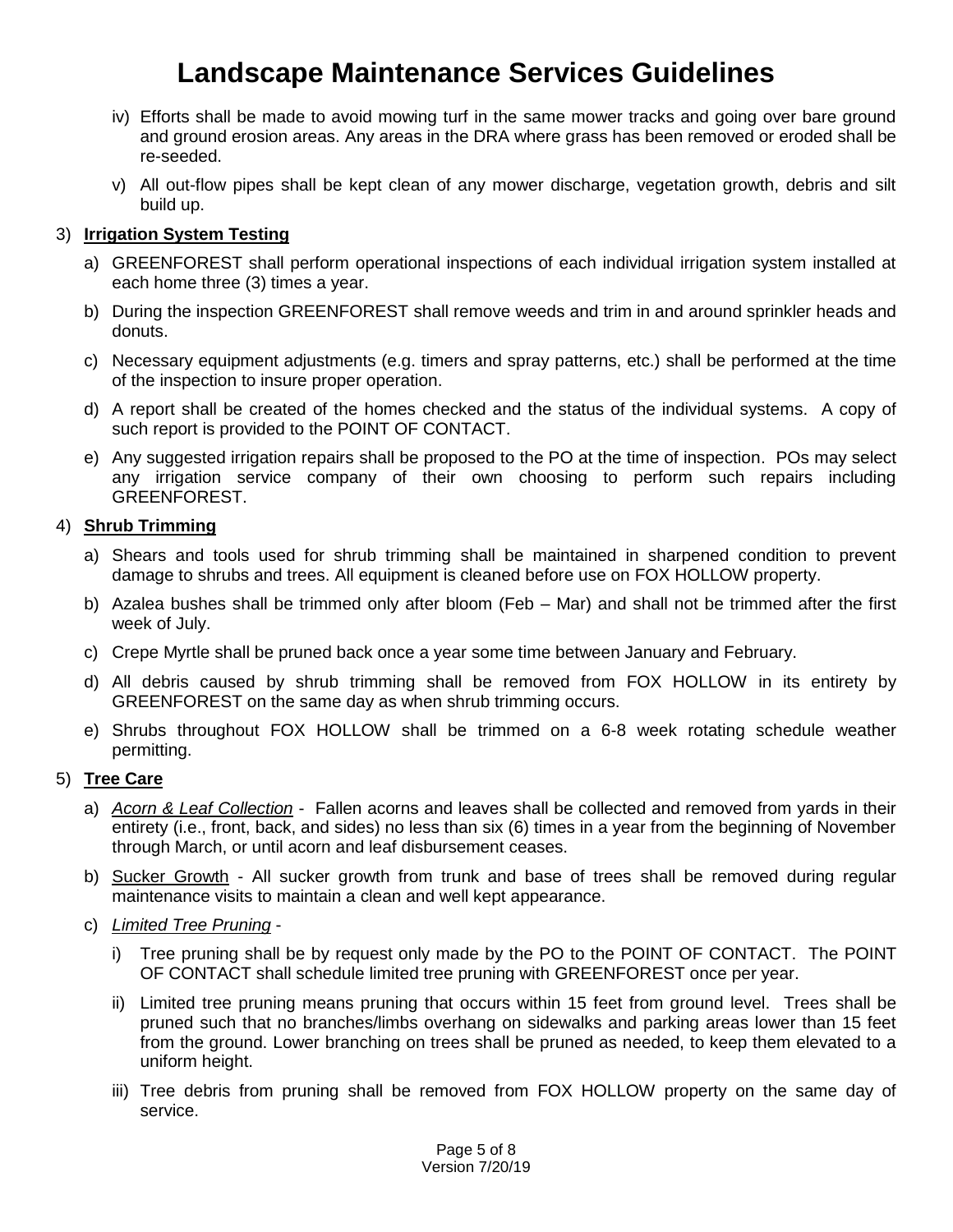- iv) The cost for pruning of trees at a height over 15 feet from ground level shall be at the expense of the PO.
- v) Tree pruning services excludes all palm trees.

#### 6) **Application of Chemicals**

- a) GREENFOREST shall apply when appropriate and as needed the following chemicals:
	- i) Lawn Fertilizer Application (4 applications per year)
	- ii) Lawn Weed Herbicide Application (4 applications per year)
	- iii) Lawn Pesticide Application (4 applications per year)
	- iv) Flowerbed Herbicide Application (12 applications per year)
- b) GREENFOREST shall apply chemicals to all yards in their entirety (i.e., front, back, and sides) in FOX HOLLOW. All pesticides, insecticides, fertilizers, and any other products shall be used in strict compliance with label and instructions. Application of such products shall comply with all state and federal regulations.
- c) Plants, including turf, shall be monitored for insect or disease related problems including mole crickets, chinch bugs, grubs, and fire ants. Such problems shall be reported to the POINT OF CONTACT promptly. Fire ant mounds shall be removed and soil leveled to previous grade after the ants have been killed.
- d) Yards in their entirety (i.e., front, back, and sides) shall be maintained in such a way as to strive to control and eliminate weeds. The program shall include pre emergent, post emergent, and mechanical weed control methods.
- e) Flowerbeds may be chemically treated to prevent weeds from emerging or to kill smaller weeds.

#### 7) **Mulch Replenishment**

- a) During even numbered calendar years GREENFOREST shall add new mulch at each home with 488 cubic yards of commercial quality pine bark nugget mulch. Each home lot shall get 4 cubic yards of pine bark nuggets applied regardless of how large the mulched area of each home may be. Mulch shall be replenished after acorns and leaves have subsided from falling.
- b) Additional pine bark nugget mulch may be added by GREENFOREST at the expense of the PO and at an agreed upon rate per cubic yard which will include labor costs. POs may hire any mulch provider, including GREENFOREST, to add pine bark nuggets to existing mulched areas.

#### 8) **Cleanup**

- a) GREENFOREST Routine Cleanup: During regular yard maintenance visits, any paper, cans, bottles, sticks, cigarette butts, leaves, branches and other debris shall be physically removed from yards in their entirety (i.e., front, back, and sides) and all parts of common area property. A complete sweeping or blowing, by mechanical means, of the entire roadways, curbs, road drains, driveways, and sidewalk areas shall be performed. Excess leaf and debris build up shall be physically removed from FOX HOLLOW. This includes removal of weeds at curbs and pavement lines, and other trash that has settled in these areas.
- b) Weekly Yard Debris Pickup: POs must securely bag, contain, or bundle with ties any yard debris they collect and place such debris near the curb of the residence on Wednesday mornings before 9 AM to be picked up and removed from FOX HOLLOW by GREENFOREST. Plastic flower pots or seed starter containers shall not be included with the debris. The only plastic allowed are trash bags containing yard debris. All debris shall be disposed of off-site. No debris shall be blown or dumped into storm drains or into DRA areas.
- c) Severe Weather Cleanup: In the event of a severe storm or natural disaster, such as a hurricane or tornado, GREENFOREST may be asked to participate in the cleanup of debris for an additional cost.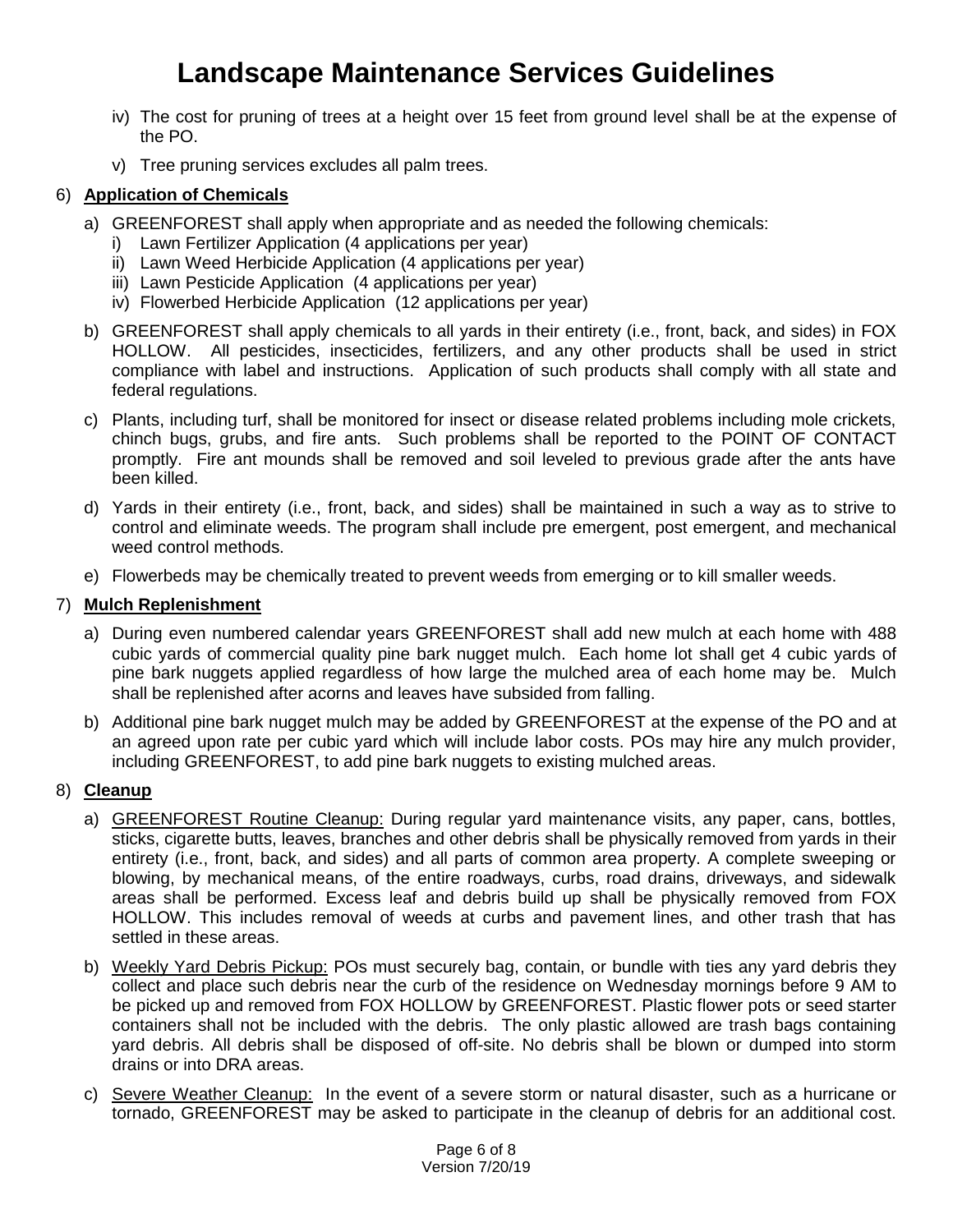The POINT OF CONTACT or President shall notify GREENFOREST if such services are needed and schedule this additional cleanup service with GREENFOREST. FOX HOLLOW is not obligated to use GREENFOREST for this additional cleanup service. Residents who are willing and able may by their own choice collect storm debris and deposit it near curbside. In the past our able bodied residents worked and made this a united effort. By doing so our village was always one of the first in Meadowcrest to be cleaned up after a major storm.

# **SECTION IV: CUSTOMER INTERFACE AND PROBLEM RESOLUTION**

- 1) **Point of Contact and Greenforest's Supervisor Relationship -** FOX HOLLOW shall identify a person to be the POINT OF CONTACT between FOX HOLLOW's residents and GREENFOREST. This structure eliminates the "squeaky wheel" problem. The POINT OF CONTACT and the on-site supervisor shall work together as follows:
	- a) Monthly Schedule: GREENFOREST shall provide FOX HOLLOW a detailed advance monthly schedule of maintenance activities prior to the first (1st) day of each month, or at some other agreed upon date. GREENFOREST shall advise the POINT OF CONTACT of any deviation from the schedule as circumstances may warrant.
	- b) Communications: The POINT OF CONTACT and the on-site supervisor shall meet regularly either face-to-face or by phone as mutually agreed upon to plan prioritized work activities. Work priorities are roughly scheduled based upon an annual plan. Since there are a number of obstacles that may affect the ability of GREENFOREST to perform planned priorities, the supervisor is responsible for interfacing directly with the POINT OF CONTACT about issues such as work priorities and problems. The POINT OF CONTACT shall be accessible to the on-site supervisor by cell phone anytime that work is being done on FOX HOLLOW's property. GREENFOREST notifies FOX HOLLOW of any damage or deficiency in any yard, lot or common area. FOX HOLLOW will work with GREENFOREST for the appropriate resolution to the problem.
	- c) Yard Maintenance Request Forms: Residents or POINT OF CONTACT shall document service deficiencies and/or additional service requests for GREENFOREST on a form called the Yard Maintenance Request Form. The POINT OF CONTACT shall determine with the on-site supervisor whether issues are truly deficiencies or are requests for additional services.
		- i) Deficiencies shall be followed up by the POINT OF CONTACT and the on-site supervisor until resolved. The status of deficiencies is reported to the BOD during its monthly meetings.
		- ii) Additional services shall be the responsibility of the resident to approve and pay for at their own expense The POINT OF CONTACT using their own discretion may advise any resident seeking additional services to seek other available resources for additional services.
	- d) Walk Through Inspections: Walk through inspections to observe all landscape conditions shall be conducted on a regularly scheduled basis with at least the on-site supervisor and the POINT OF CONTACT or their designate. Conditions requiring corrective action shall be identified in a status report signed by GREENFOREST supervisor and the POINT OF CONTACT or their designate.
	- e) GREENFOREST Customer Satisfaction Survey: FOX HOLLOW may choose from time to time to perform a formal survey of its residents to determine the level of satisfaction about lawn care services. Results of any such survey shall be shared with GREENFOREST.